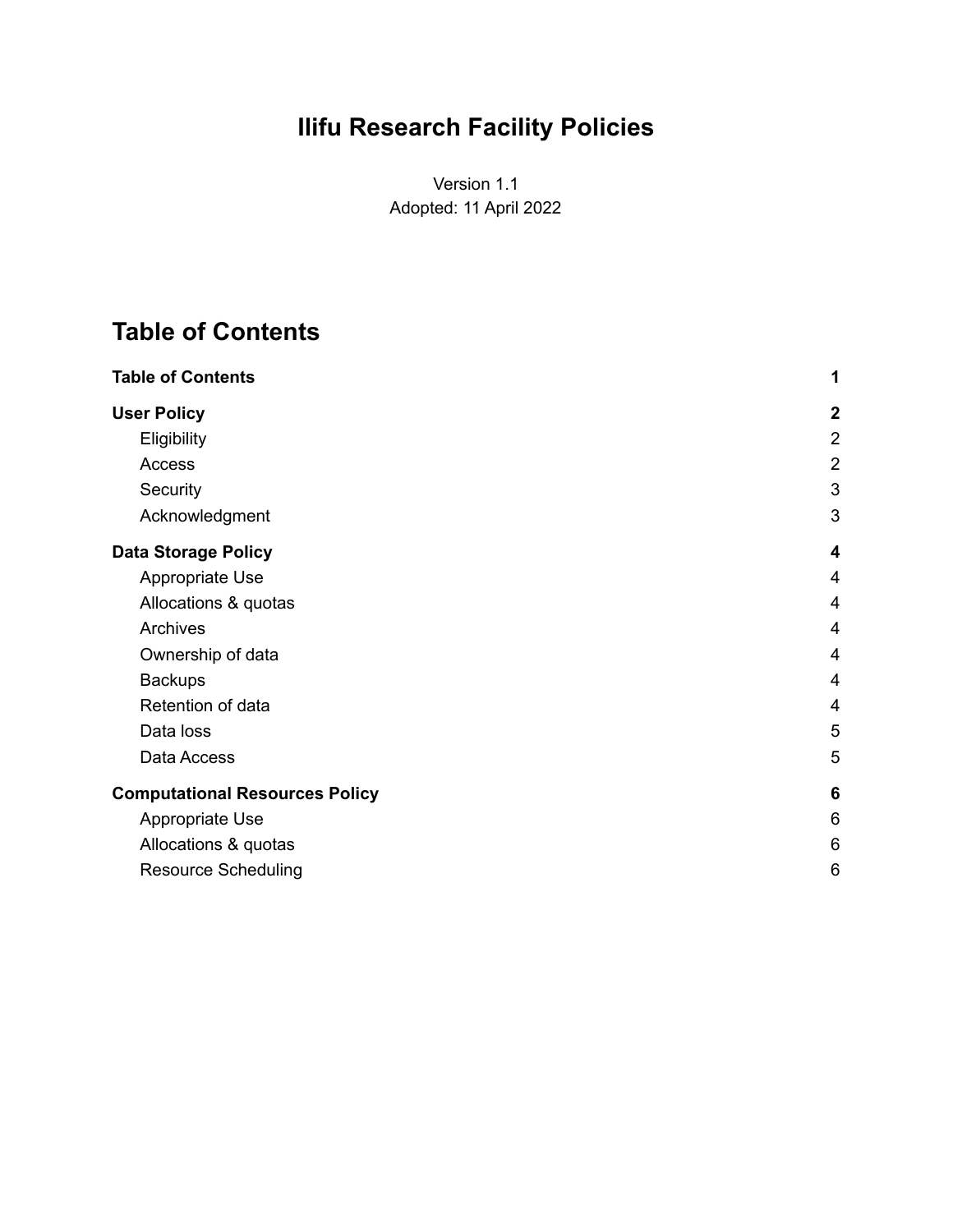## <span id="page-1-0"></span>**User Policy**

### <span id="page-1-1"></span>**Eligibility**

Computational and storage resources at the ilifu facility are provided on a per research project basis. The ilifu facility supports research projects in the fields of astronomy and bioinformatics.

Any academic researcher from the following partner institutions may apply to the ilifu facility for a research project in the fields of astronomy or bioinformatics: University of Cape Town, University of the Western Cape, Sol Plaatje University, University of Stellenbosch, Cape Peninsula University of Technology and South African Radio Astronomy Observatory. Proposed research projects will be evaluated and successful proposals will become approved research projects supported by the ilifu facility.

Once a research project is approved, persons associated with the research project may apply for access to the ilifu facility.

#### <span id="page-1-2"></span>**Access**

Each approved research project is led and managed by a principal investigator (PI). The PI is responsible for the use of the resource allocations provided by the ilifu facility and is responsible for the competency and behaviour of the users within their research project.

Every user must apply for an ilifu account through the ilifu access request form and provide all required details.

A user must be associated with one or more existing approved research projects. Approval for a user must be acquired from the PI(s) of the research project(s) before account creation.

A user must provide and keep up to date user contact information by notifying the ilifu facility at [support@ilifu.ac.za.](mailto:support@ilifu.ac.za) Current and valid information is critical for important system announcements and efficient incident response.

All users are expected to use their ilifu facility account, storage, compute resources and network in a responsible, ethical, lawful and professional manner.

A user account must be renewed annually. Any user account that is not renewed annually will be deactivated. A user will be notified in the event that their account is to be deactivated. The account and all associated data will be permanently removed 90 days after deactivation.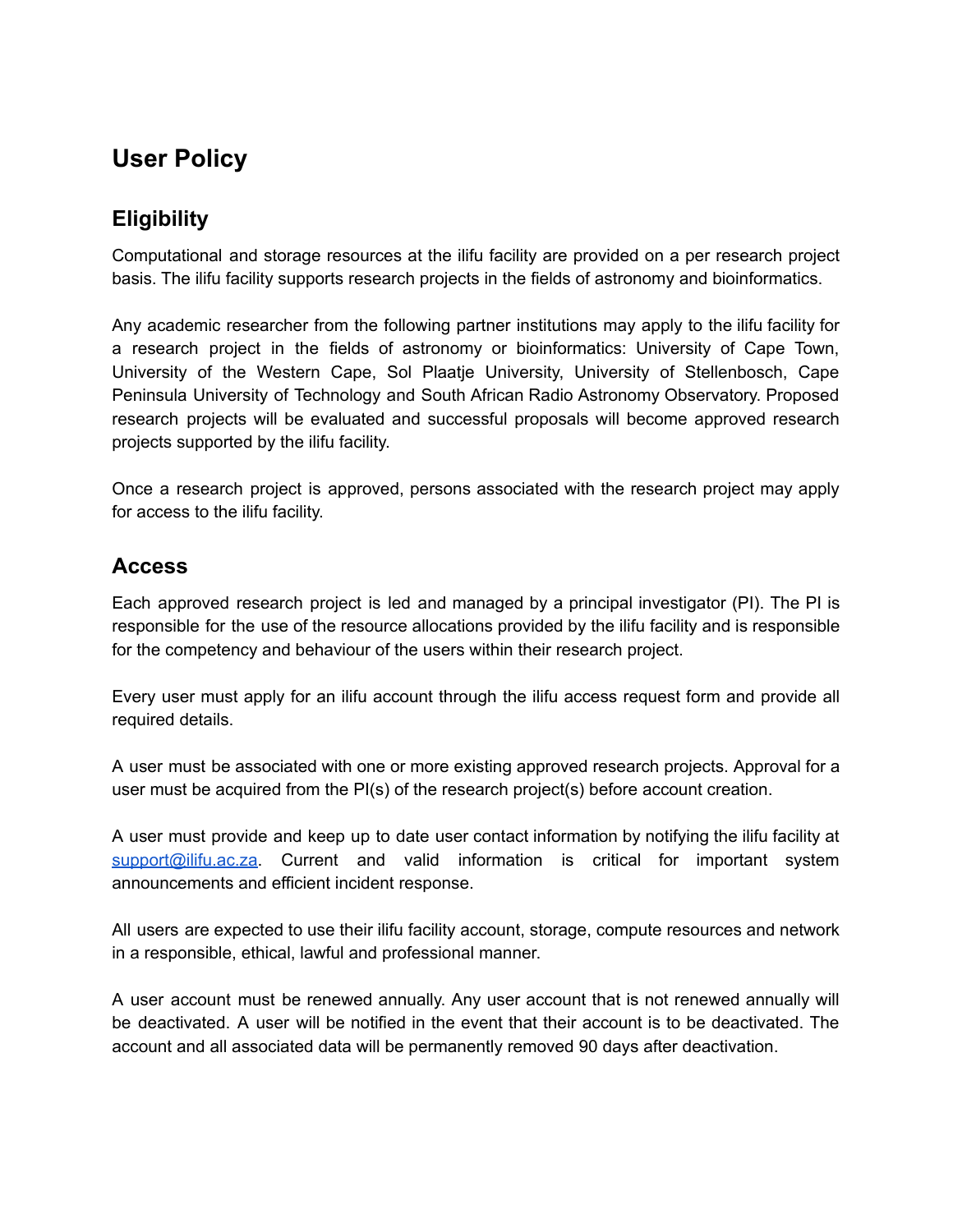If a user is no longer a member of a research project, it is the responsibility of the PI(s) to notify the ilifu facility to revoke the user's access to the research project. A user who is not a member of any research project will have their account deactivated.

### <span id="page-2-0"></span>**Security**

A user must not allow any other individual to use their credentials to access the ilifu facility's resources. If additional persons require access to the ilifu facility's resources as part of their research, each individual must apply for an account, and obtain their own credentials.

Users must apply appropriate security best practices to secure their account, including changing their initial password provided at the time of account creation, and keeping their password secret.

## <span id="page-2-1"></span>**Acknowledgment**

Users are required to give acknowledgement to the ilifu facility in all publications or communications related to their use of the [ilifu](https://docs.google.com/document/d/12-9tlVX7FAmpDRZSIrs6i0xLqdcL7JYZ0TUtZKLsZ-M/edit) facility's resources as prescribed in the *ilifu* facility's [acknowledgment](https://docs.google.com/document/d/12-9tlVX7FAmpDRZSIrs6i0xLqdcL7JYZ0TUtZKLsZ-M/edit) policy.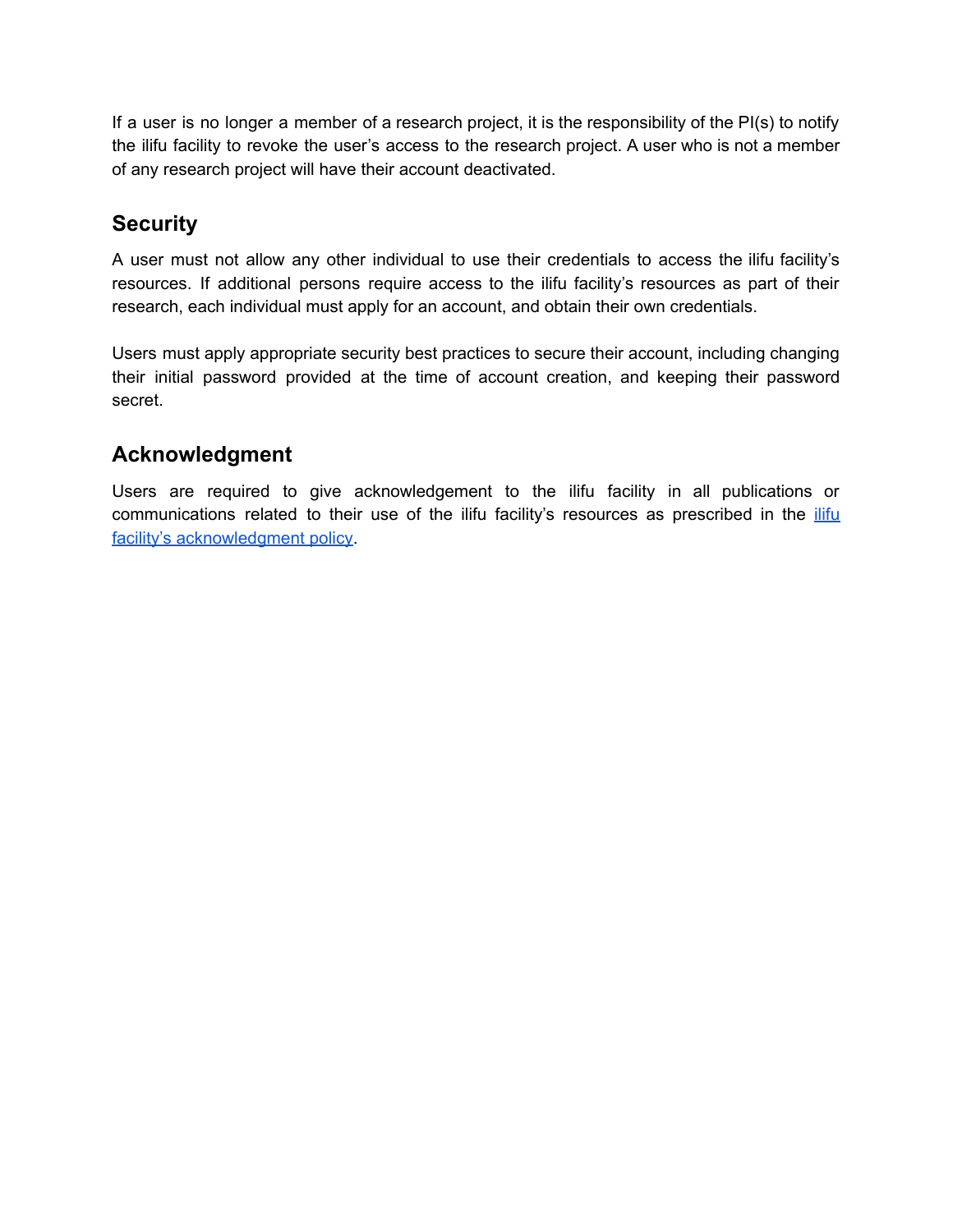## <span id="page-3-0"></span>**Data Storage Policy**

### <span id="page-3-1"></span>**Appropriate Use**

All data stored on the ilifu facility must be directly related to an approved research project that a user is associated with and is currently supported by ilifu. If there is any doubt about what is or is not permitted, please contact [support@ilifu.ac.za](mailto:support@ilifu.ac.za)

#### <span id="page-3-2"></span>**Allocations & quotas**

Researchers or projects with storage requirements greater than 10 TB must get approval from the ilifu support team. Prior approval for storage requirements greater than 100 TB must be granted by the relevant funding body and is considered on a case-by-case basis. Project storage allocation will be reviewed on an annual basis and an agreement must be in place between ilifu and the project group.

#### <span id="page-3-3"></span>**Archives**

The ilifu facility does not provide an archive service. Data associated with a project group may be stored in the project's directory for the duration that the project is supported by ilifu.

#### <span id="page-3-4"></span>**Ownership of data**

In the event of an issue related to the ownership of data associated with an ilifu project, ilifu will consult with the legal policies of the PI's institution as well as the institution hosting the ilifu equipment.

#### <span id="page-3-5"></span>**Backups**

Backups of files and folders on ilifu is performed on a best effort basis. It is recommended that users backup their scripts and workflows contained in their home directories and work directories using a data repository service such as GitHub.

#### <span id="page-3-6"></span>**Retention of data**

All data associated with a deactivated user account will be permanently deleted 90 days after deactivation. Extension of this period where necessary will be considered on a case-by-case basis.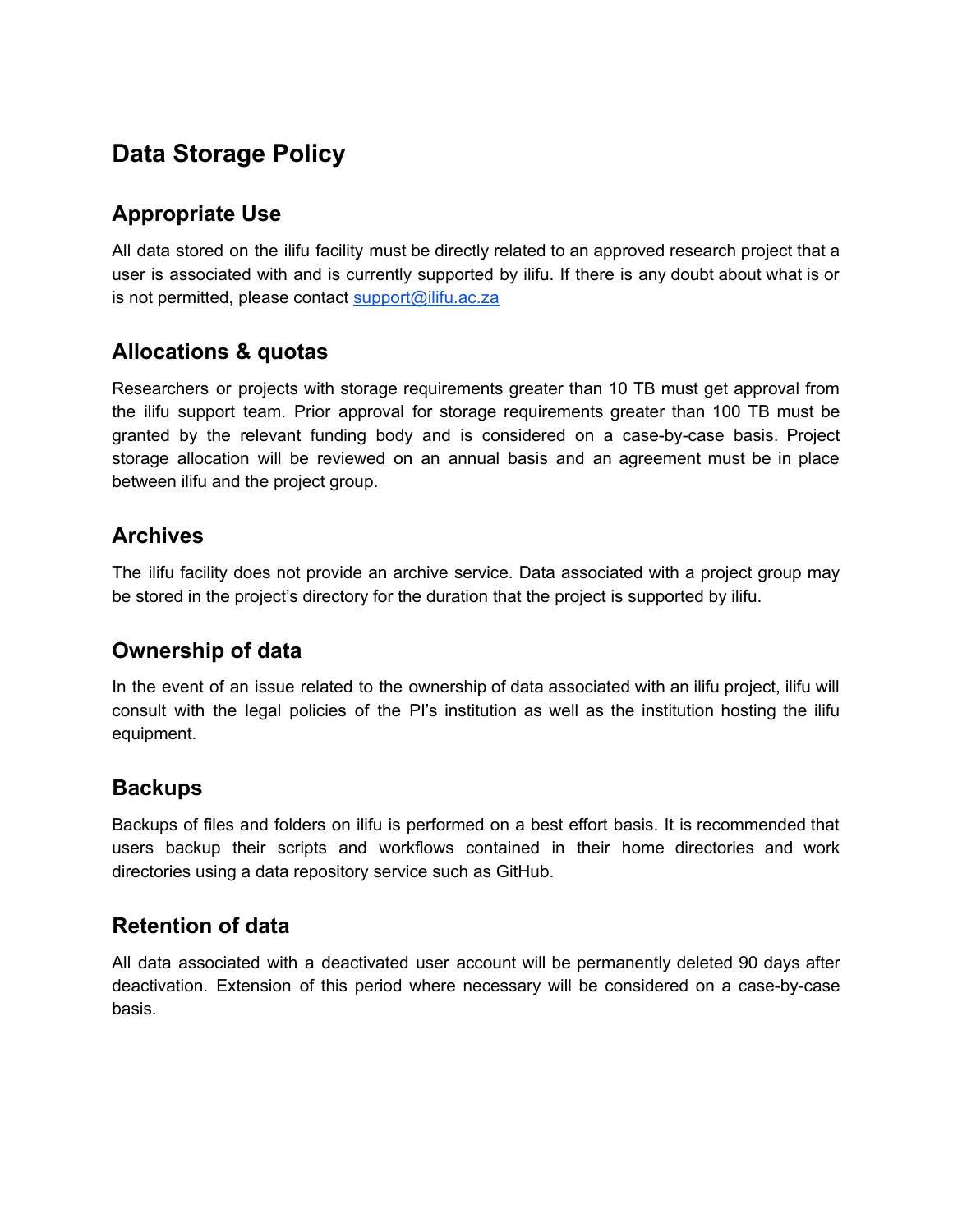#### <span id="page-4-0"></span>**Data loss**

ilifu makes no guarantees that any file can be recovered, regardless of where a file is stored, even in backed up volumes. Accidents happen, whether caused by human error, hardware or software errors, natural disasters, or other. It is the user's responsibility that the data is protected against possible risks, as appropriate to the value of the data. Best efforts will be made to ensure reliability for all project data. ilifu can give no guarantee regarding the security of data, although every effort is made to ensure data is not compromised.

#### <span id="page-4-1"></span>**Data Access**

Access to files and folders is managed using linux file permissions. Read and/or write access to files and folders can be granted to a user and/or a group and/or all users on the system.

Default access for a user's folders is to restrict read and write access to that user only. Adjusting the default permissions on a user's folder is done at the user's own risk.

Users are assigned to a project group as a member upon account creation. Users can be added to additional project groups upon approval by the relevant PI(s).

Read and write access to project directories is limited to the members of the associated research project. By default, any new files or folders created within the project directory has read and write permission set for the owner, and read access for all users in the research project. If access to project folders needs to be managed in a non-default setup please contact [support@ilifu.ac.za.](mailto:support@ilifu.ac.za)